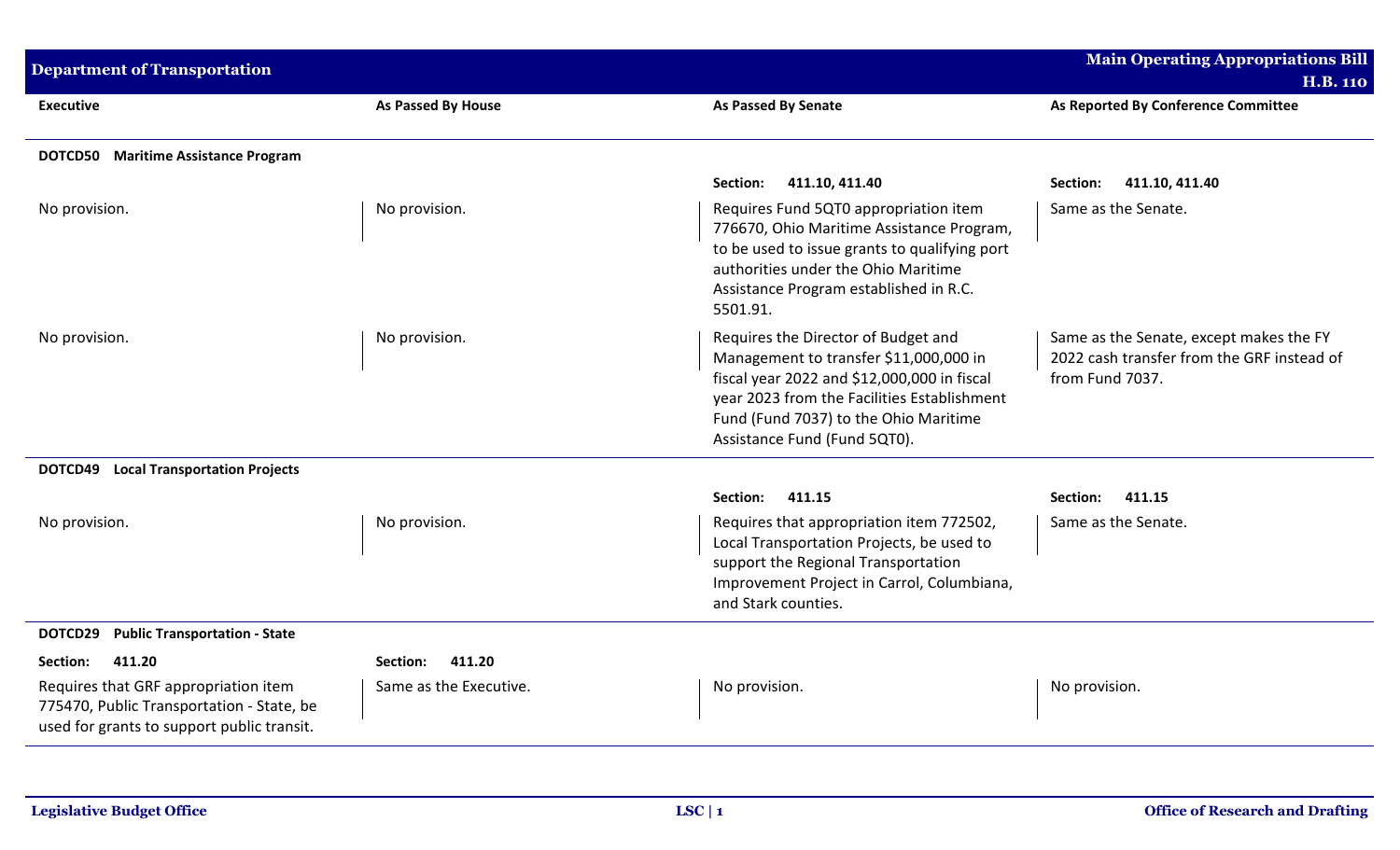| <b>Department of Transportation</b>                                                                                                                                                                                                                                                                                                                                                                                                                                                                    |                                                                                                                                                                                                                                                                   |                            | <b>Main Operating Appropriations Bill</b>              |
|--------------------------------------------------------------------------------------------------------------------------------------------------------------------------------------------------------------------------------------------------------------------------------------------------------------------------------------------------------------------------------------------------------------------------------------------------------------------------------------------------------|-------------------------------------------------------------------------------------------------------------------------------------------------------------------------------------------------------------------------------------------------------------------|----------------------------|--------------------------------------------------------|
| <b>Executive</b>                                                                                                                                                                                                                                                                                                                                                                                                                                                                                       | As Passed By House                                                                                                                                                                                                                                                | <b>As Passed By Senate</b> | <b>H.B. 110</b><br>As Reported By Conference Committee |
| <b>DOTCD47</b> Airport Improvements - State                                                                                                                                                                                                                                                                                                                                                                                                                                                            |                                                                                                                                                                                                                                                                   |                            |                                                        |
|                                                                                                                                                                                                                                                                                                                                                                                                                                                                                                        | 411.30<br>Section:                                                                                                                                                                                                                                                | 411.30<br>Section:         | 411.30<br>Section:                                     |
| No provision.                                                                                                                                                                                                                                                                                                                                                                                                                                                                                          | Requires GRF appropriation item 777471,<br>Airport Improvements - State, to be used to<br>administer the Ohio Airport Grants Program<br>to support capital improvements, maintain<br>infrastructure, and ensure safety at publicly<br>owned, public use airports. | Same as the House.         | Same as the House.                                     |
| DOTCD37<br><b>Diesel Emissions Reduction Grant Program</b>                                                                                                                                                                                                                                                                                                                                                                                                                                             |                                                                                                                                                                                                                                                                   |                            |                                                        |
| 755.10<br>Section:                                                                                                                                                                                                                                                                                                                                                                                                                                                                                     | 755.10<br>Section:                                                                                                                                                                                                                                                | 755.10<br>Section:         | 755.10<br>Section:                                     |
| <b>Establishes the Diesel Emissions Grant</b><br>Reduction Program, administered by the<br>Director of Environmental Protection and<br>funded by Highway Operating Fund (Fund<br>7002) appropriations under the budget of<br>the Department of Transportation. Requires<br>the EPA Director to solicit, evaluate, score,<br>and select projects submitted by public and<br>private entities that ae eligible for funding<br>under the federal Congestion Mitigation and<br>Air Quality (CMAQ) Program. | Same as the Executive.                                                                                                                                                                                                                                            | Same as the Executive.     | Same as the Executive.                                 |
| Specifies that in addition to the<br>expenditures allowed under RC 122.861,<br>program funds also may be used for projects<br>proposing to buy or use hybrid and<br>alternative fuel vehicles as allowed under<br>CMAQ guidelines provided by the Federal<br>Highway Administration (FHWA).                                                                                                                                                                                                            | Same as the Executive.                                                                                                                                                                                                                                            | Same as the Executive.     | Same as the Executive.                                 |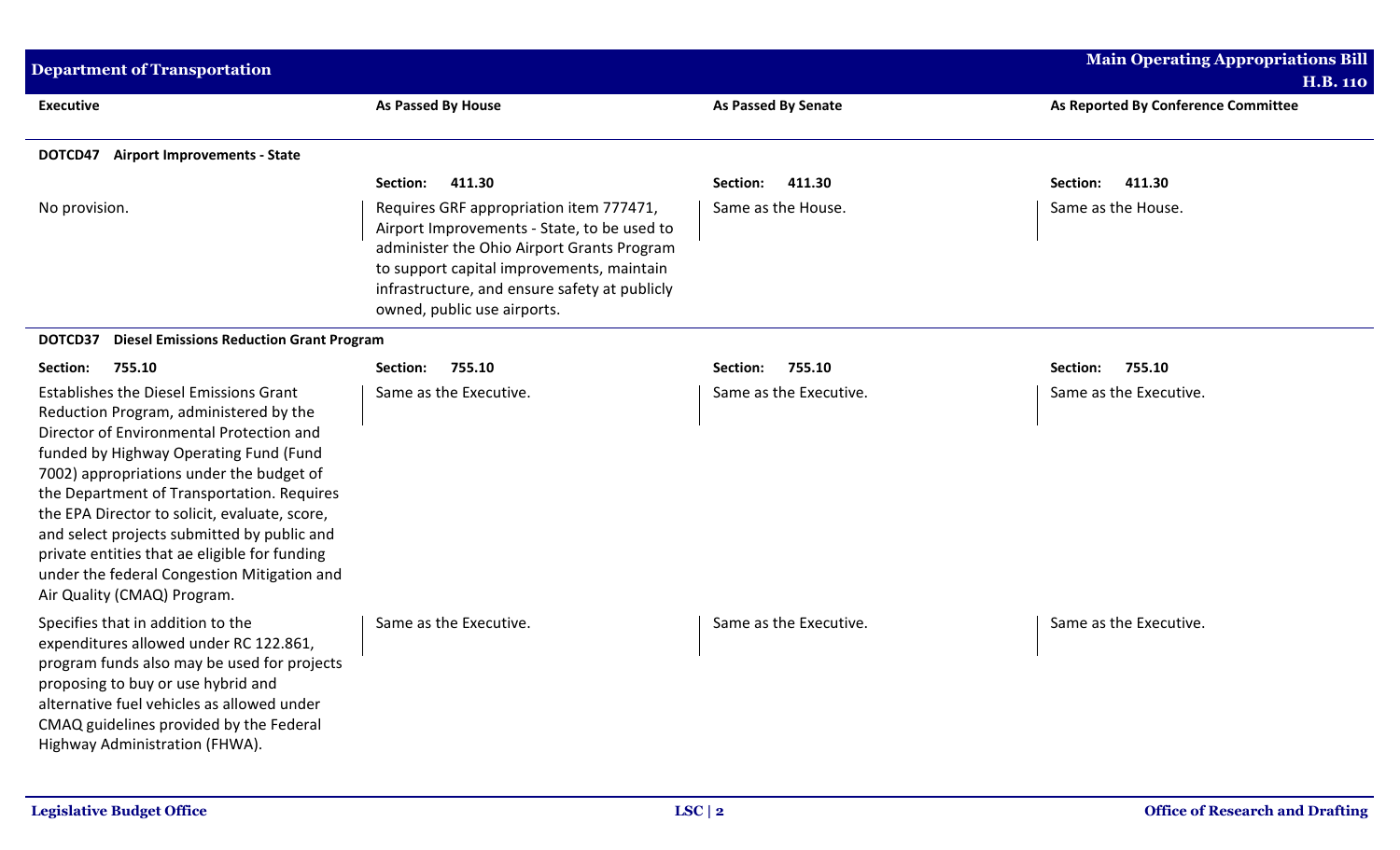| <b>Department of Transportation</b>                                                                                                                                                                                                                                                                                                                                                                                                                                                                                                                                      |                           |                            | <b>Main Operating Appropriations Bill</b><br><b>H.B. 110</b> |
|--------------------------------------------------------------------------------------------------------------------------------------------------------------------------------------------------------------------------------------------------------------------------------------------------------------------------------------------------------------------------------------------------------------------------------------------------------------------------------------------------------------------------------------------------------------------------|---------------------------|----------------------------|--------------------------------------------------------------|
| <b>Executive</b>                                                                                                                                                                                                                                                                                                                                                                                                                                                                                                                                                         | <b>As Passed By House</b> | <b>As Passed By Senate</b> | As Reported By Conference Committee                          |
| Specifies that public entities eligible to<br>receive funds under RC 122.861 and CMAQ<br>shall be reimbursed from money in Fund<br>7002 that is set aside for the Diesel<br><b>Emissions Reduction Grant Program.</b><br>Specifies that private entities are to be<br>reimbursed, at the direction of the local<br>public agency sponsor and upon approval<br>of ODOT, through direct payments. Limits<br>the amount of funding available for the<br>Diesel Emissions Reduction Grant Program<br>to \$10,000,000 in each fiscal year of the FY<br>2022-FY 2023 biennium. | Same as the Executive.    | Same as the Executive.     | Same as the Executive.                                       |
| Specifies that the funding for CMAQ under<br>this section does not reduce the amount of<br>CMAQ funding designated for metropolitan<br>planning organizations.                                                                                                                                                                                                                                                                                                                                                                                                           | Same as the Executive.    | Same as the Executive.     | Same as the Executive.                                       |
| Requires the EPA Director, in consultation<br>with the ODOT Director, to develop<br>guidance for funding and administering the<br>Diesel Emissions Reduction Grant Program,<br>including a method for prioritizing projects,<br>acceptable technologies, and procedures for<br>awarding grants.                                                                                                                                                                                                                                                                          | Same as the Executive.    | Same as the Executive.     | Same as the Executive.                                       |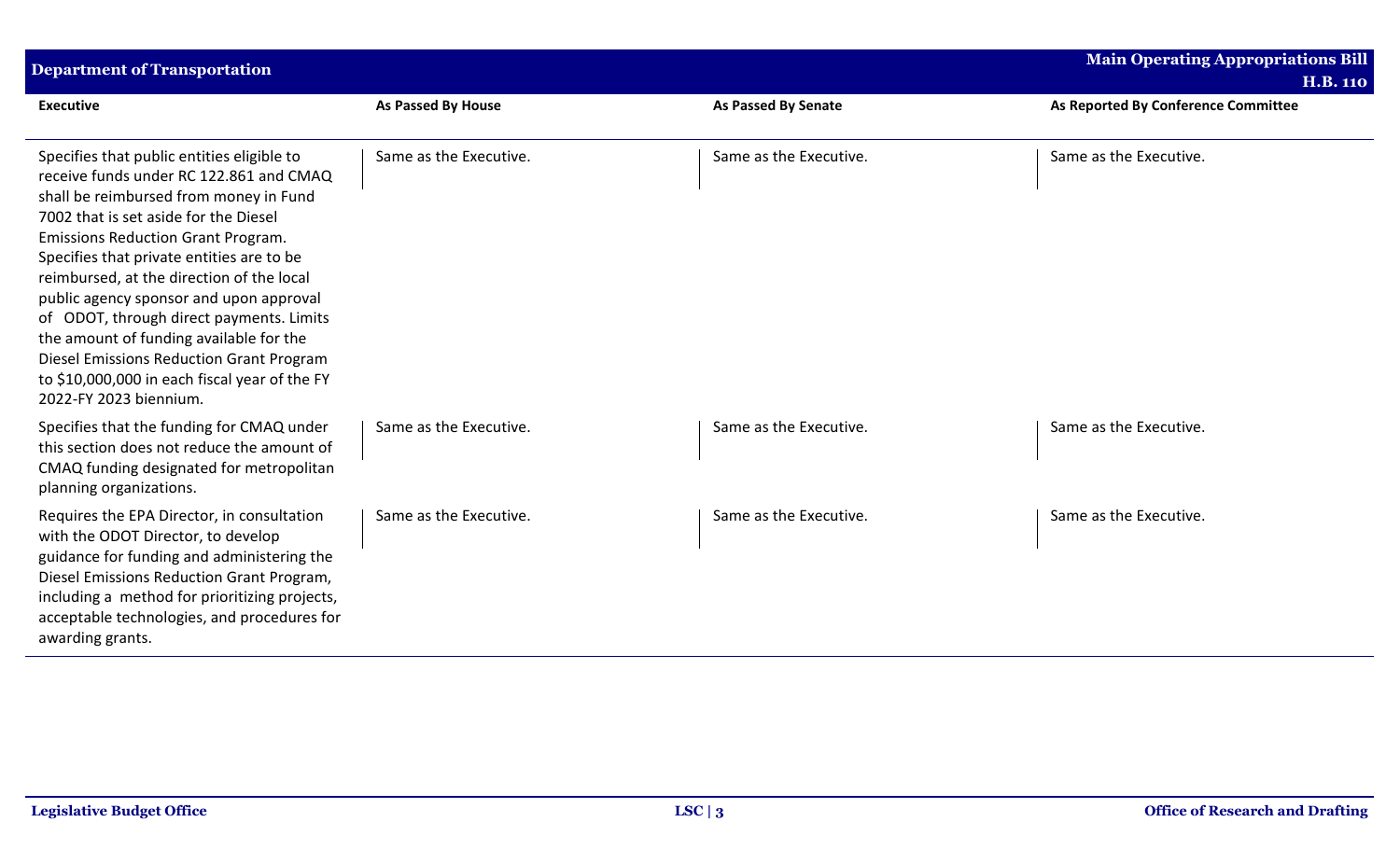| <b>Department of Transportation</b>                                                  |                                                                                                                                                                                                                                                                                                                                                                           |                            | <b>Main Operating Appropriations Bill</b><br><b>H.B. 110</b> |
|--------------------------------------------------------------------------------------|---------------------------------------------------------------------------------------------------------------------------------------------------------------------------------------------------------------------------------------------------------------------------------------------------------------------------------------------------------------------------|----------------------------|--------------------------------------------------------------|
| <b>Executive</b>                                                                     | As Passed By House                                                                                                                                                                                                                                                                                                                                                        | <b>As Passed By Senate</b> | As Reported By Conference Committee                          |
| Traffic safety study - Strongsville, North Royalton, and Brunswick<br><b>DOTCD48</b> |                                                                                                                                                                                                                                                                                                                                                                           |                            |                                                              |
|                                                                                      | Section:<br>755.20                                                                                                                                                                                                                                                                                                                                                        | Section:<br>755.20         | 755.20<br>Section:                                           |
| No provision.                                                                        | Requires the ODOT Director, in conjunction<br>with the chief executive officers and<br>legislative authorities of Strongsville, North<br>Royalton, and Brunswick, to conduct a traffic<br>safety study of roads and highways in those<br>cities.                                                                                                                          | Same as the House.         | Same as the House.                                           |
| No provision.                                                                        | Requires the ODOT Director to submit a<br>report of the study's findings (and potential<br>solutions to the safety concerns) to the<br>Governor, Speaker of the House of<br>Representatives, President of the Senate,<br>the chairpersons of the transportation<br>committees in the House and Senate, and<br>the chief executive officers of the cities<br>listed above. | Same as the House.         | Same as the House.                                           |
| No provision.                                                                        | Requires the ODOT Director to use up to<br>\$100,000 of flexible funding available under<br>the Highway Operating Fund (Fund 7002) to<br>pay for the study.                                                                                                                                                                                                               | Same as the House.         | Same as the House.                                           |
| No provision.                                                                        | No provision.                                                                                                                                                                                                                                                                                                                                                             | No provision.              |                                                              |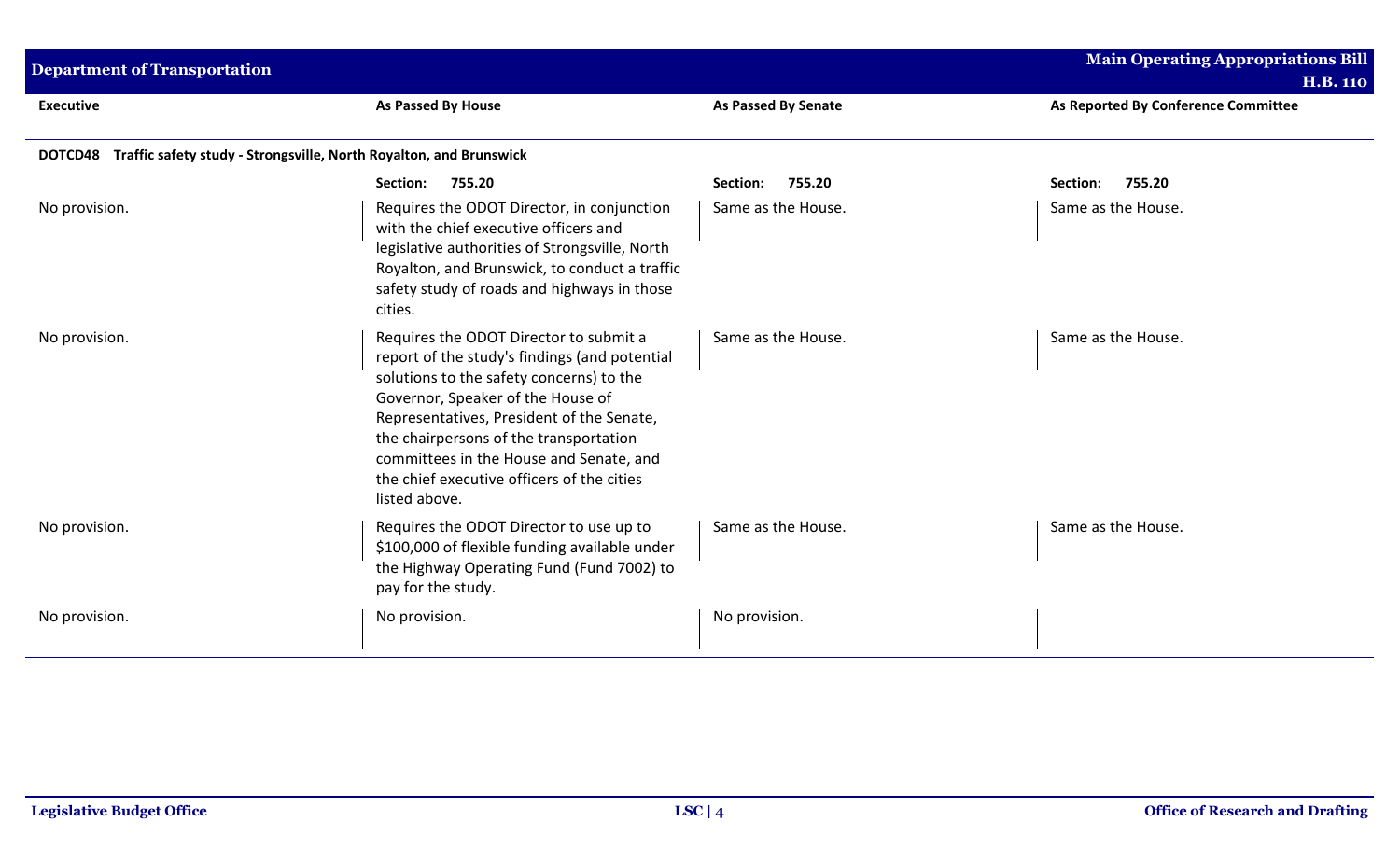| <b>Department of Transportation</b>                               |                    |                     | <b>Main Operating Appropriations Bill</b>                                                                                                                                                                                                                                                                                                                                              |  |
|-------------------------------------------------------------------|--------------------|---------------------|----------------------------------------------------------------------------------------------------------------------------------------------------------------------------------------------------------------------------------------------------------------------------------------------------------------------------------------------------------------------------------------|--|
|                                                                   |                    |                     | <b>H.B. 110</b>                                                                                                                                                                                                                                                                                                                                                                        |  |
| <b>Executive</b>                                                  | As Passed By House | As Passed By Senate | As Reported By Conference Committee                                                                                                                                                                                                                                                                                                                                                    |  |
| <b>Traffic study - Miami and Darke counties</b><br><b>DOTCD52</b> |                    |                     |                                                                                                                                                                                                                                                                                                                                                                                        |  |
|                                                                   |                    |                     | 755.30<br>Section:                                                                                                                                                                                                                                                                                                                                                                     |  |
| No provision.                                                     | No provision.      | No provision.       | Requires the ODOT Director to conduct a<br>traffic study with the county engineers of<br>Miami and Darke counties regarding the U.S.<br>Route 36-State Route 721 intersection,<br>particularly examining if installing a traffic<br>control signal will increase the safety and<br>convenience of the traveling public. Requires<br>that the report be completed by August 1,<br>2022. |  |